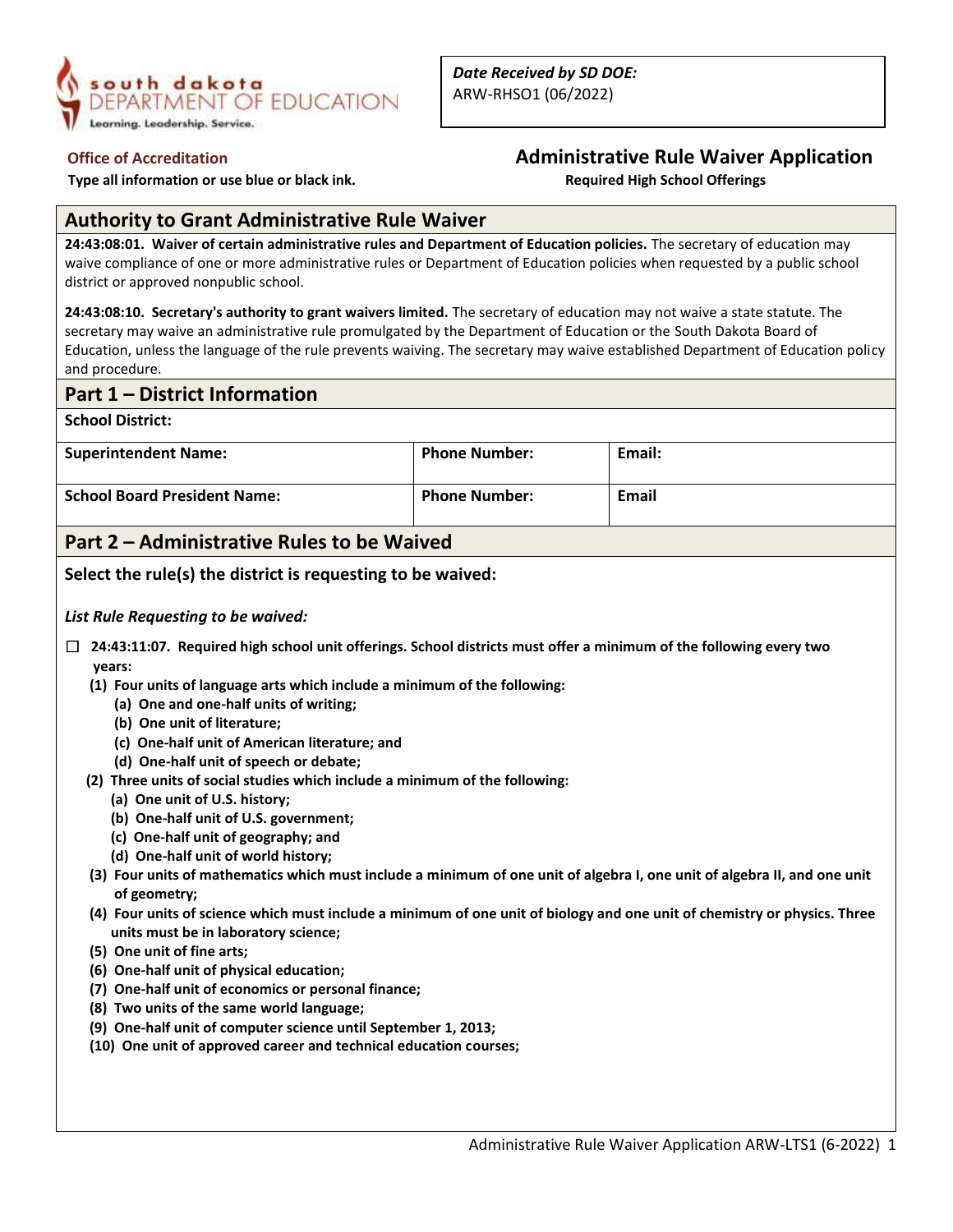| (11) Effective September 1, 2013, either a capstone experience or service learning; and |  |  |  |  |  |
|-----------------------------------------------------------------------------------------|--|--|--|--|--|
|-----------------------------------------------------------------------------------------|--|--|--|--|--|

 **(12) Effective September 1, 2013, one-half unit of health or health integration which may be offered in grades six through 12. School districts that offer health or health integration in grades six, seven, or eight must use the waiver process described in chapter 24:43:08.**

### *Application Timeline*

☐ **ARSD 24:43:08:04. Application timelines.** An approved waiver shall take effect at the beginning of the next school fiscal year on July 1. The department must receive an application for a waiver at least 60 days prior to the start of a new school fiscal year July 1. A district may petition the secretary for consideration of an alternate effective date that is least 60 days after the department receives its application for a waiver. The secretary shall consider the quality of the application and the extent of its intended outcomes on student learning and enhancement of student opportunity in determining whether to grant the alternate effective date for an approved waiver.

## **Part 3 – Verification of Administrative Rule Waiver Intent**

**(a) List the school(s) the where the waiver will be utilized:**

**(b) List any Faculty whom the wavier covers if applicable, otherwise indicate N/A.**

**(c) Provide a description about the reason for requesting the waiver:** \* Explain the reasons the district is requesting a waiver from administrative rule. The district must explain why the plans outlined in this application will better meet local learning goals, enhance educational opportunities, promote equity or increase accountability.

**(d) Explain how the intent of the administrative rule for which the waiver is being requested will be met if the waiver is granted.**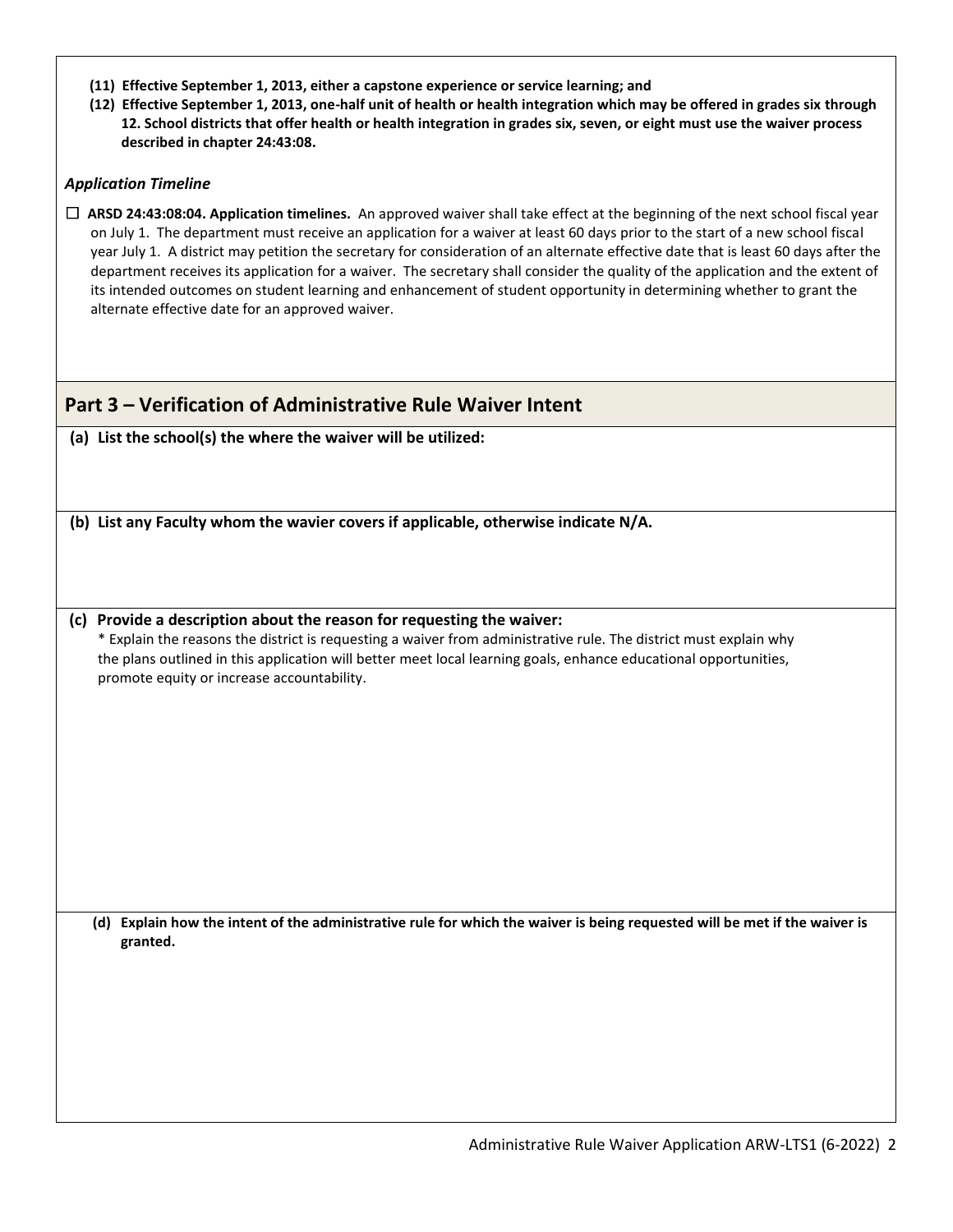# **PART 4 - EVALUATION**

**Provide a detailed description of the plan for evaluating the effectiveness of the waiver in achieving the outcomes specified in the application and contributing to the school's continual improvement:**

**A school district or nonpublic school or program that has been granted a waiver shall implement its plan for evaluation of the waiver as required by ARSD 24:43:08:03. A public school district that has been granted a waiver shall include a report of the waiver evaluation in its annual review of its approved five-year district improvement plan as required by ARSD 24:43:02:01 (ARSD 24:43:08:08)**

**The South Dakota DOE Division of Accreditation will verify that the school improvement plan includes a component for evaluating the intent of all ARSD waivers held by the school/school district.**

## **Part 5 – Length of Waiver**

Intended Date for Waiver Implementation:

(This date is always July 1 for fall implementation unless the district requests and explains the reasons for an alternate date.)

Proposed Years of Waiver: (Maximum of 5 school terms, which begin July 1 of each year.)

# **Part 6 – Approval by Local School Board**

| Date(s) Presented to School Board (attach board minutes): | Date Approved by School Board:              |  |
|-----------------------------------------------------------|---------------------------------------------|--|
| Signature of Superintendent/CEO:                          | <b>Signature of School Board President:</b> |  |
| Date of Signature:                                        | Date of Signature:                          |  |
| Part 7 – Department of Education Review                   |                                             |  |
| <b>Date Received:</b>                                     | <b>Date Reviewed:</b>                       |  |

| <b>Name and Reviewer:</b> |                |  |
|---------------------------|----------------|--|
| $\Box$ Approve            | $\square$ Deny |  |
|                           |                |  |
| <b>Reason for Denial:</b> |                |  |
|                           |                |  |